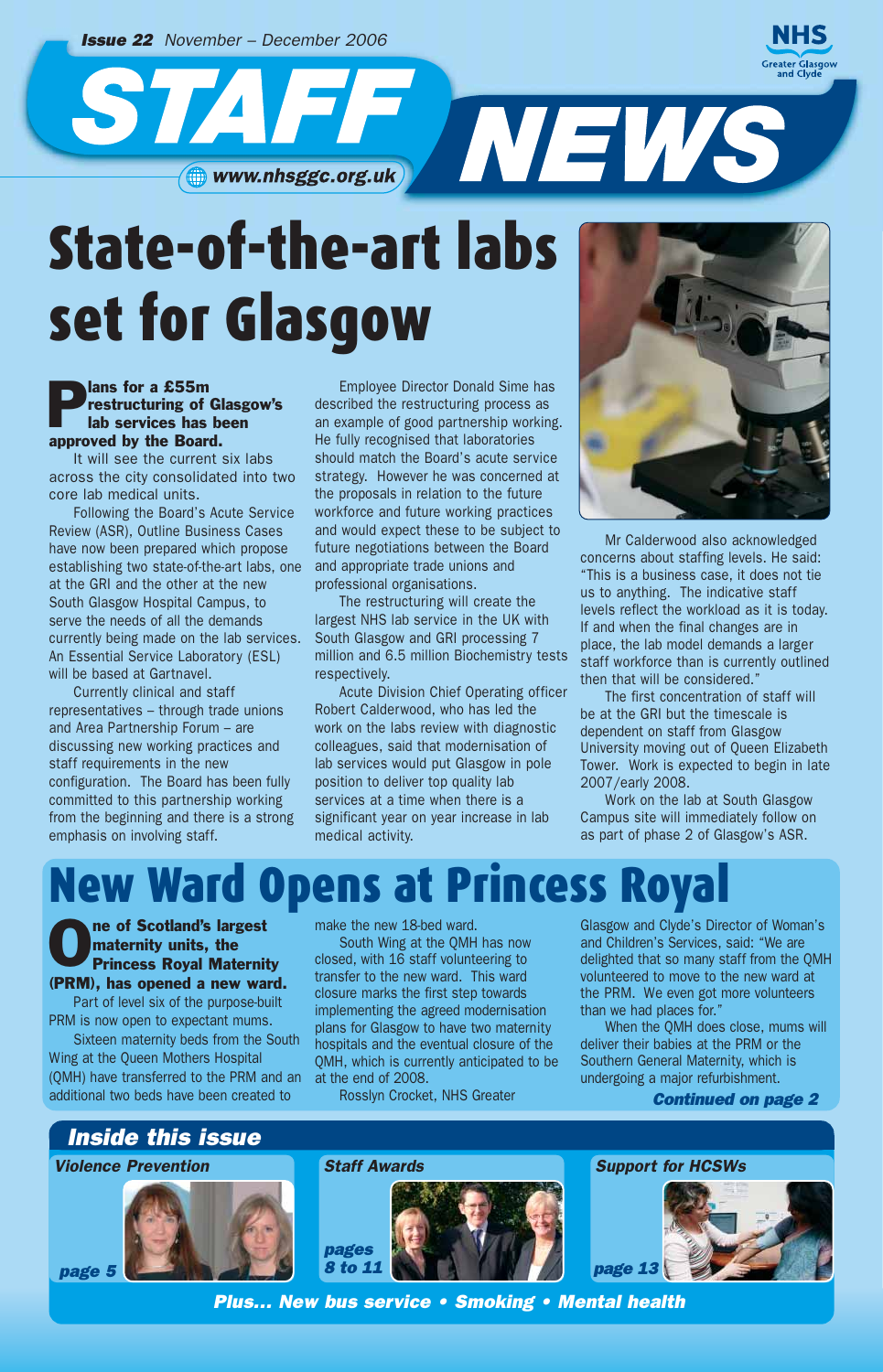# All Aboard for New Bus Service

**Staff will play a vital role in**<br> **Starff will play a new free**<br> **Starff will play a rew free**<br> **Starff will play a rew free** publicising a new free service which was recently launched by NHSGGC with public sector and voluntary partners.

The week-night bus service operates between 6-10 pm and is available to anyone living within the Glasgow City boundary who has a relative or friend who is a patient in any of the city's main hospitals.

Priority is given to people who are disabled, older people and those on a low income.

Partly funded by the Scottish Executive through Urban Community Transport monies, the scheme covers Glasgow Royal Infirmary, the Western

Infirmary, Stobhill Hospital, Southern General, Victoria Infirmary and Gartnavel General.

Chris Drapper, NHS Greater Glasgow and Clyde's Transport Projects Manager, said: "Having staff support to let patients or carers know about this service is vital. If they can let someone know about the free service, this will be of great help to the visitor and patient.

"Leaflets, posters and cards are being distributed across all of the relevant hospitals, so I'd encourage all staff to point these out or pass them on. Of course our staff have families and friends who could also benefit from this service."

A fleet of five minibuses capable of carr ying a total of 90 passengers each night have been provided by Community



### New Ward *Continued from page 1*

The new children's hospital will be built on the Southern General site next to the maternity unit and will provide the gold standard of triple co-location with adult acute services.

For those mums who will now deliver at the PRM following the opening of a ward at level six, antenatal care and parent craft classes will continue to be provided in the West End of the city.

When the QMH closes completely, antenatal care will continue to be delivered locally and we are already looking at permanent West End accommodation for this.

Ms Crocket said: "This is one of the first steps in the redesign of Glasgow's maternity services that will see the city provided with two first class maternity units with direct links to adult acute care and paediatric support."

She added: "By reviewing the way we work we have been able to open the PRM ward for the benefit of mums and staff. It will significantly alleviate some of the pressure on a service that has a very high level of activity."

Alan Mathers, NHSGGC's Director of Obstetrics and Gynaecology said: "The staff who have transferred from the QMH are a welcome addition to the PRM team as they bring new ideas and get people thinking about other ways of doing things, always a plus for forward looking services."

Transport Glasgow.

The door-to-door service streamlines journeys for many visitors who face changing buses two or even three times, or spending money on taxis.

Glasgow City Council provides support to Community Transport Glasgow and Strathclyde Partnership for Transport is managing the booking and despatch system.

#### The booking hotline number is 0845 128 4027, and passengers can book their place by telephoning between 2-4 pm, Monday to Thursday, and 2-3.30 pm on Fridays.

### diary and a dates de la constantin ابية<br>ابية<br>ابية<br>ابية

**HXII** NEXT BOARD MEETING<br>Next date for the NHS Greater Glasgow and Clyde Board, Dalian House, 350 St Vincent Street, Glasgow – Tuesday, December 19, 2006 at 9.30am.

#### **HIM NOVEMBER 14, 2006**

88.88 NOVEMBER 14, 2006<br>Scottish Health Council - Patient Information Conference, Glasgow Radisson Hotel. Purpose of event is to facilitate discussion and share practice on patient, carer and community information. Information: Archie Dalrymple, tel: 0141 225 5557.

**EEEE NOVEMBER 16 AND 17, 2006** 

° Scottish Health Council - Public Health in Scotland: Delivering Healthy Public Policy - The Next Steps at Peebles Hydro Hotel. Information: 0131 623 2508 or www.conventionmanagement.co.uk

#### *HAVE YOU GOT A DATE FOR THE DIARY?*

Contact us: staffnews@ggc.org.uk *or*

*tel:* 0141 201 4912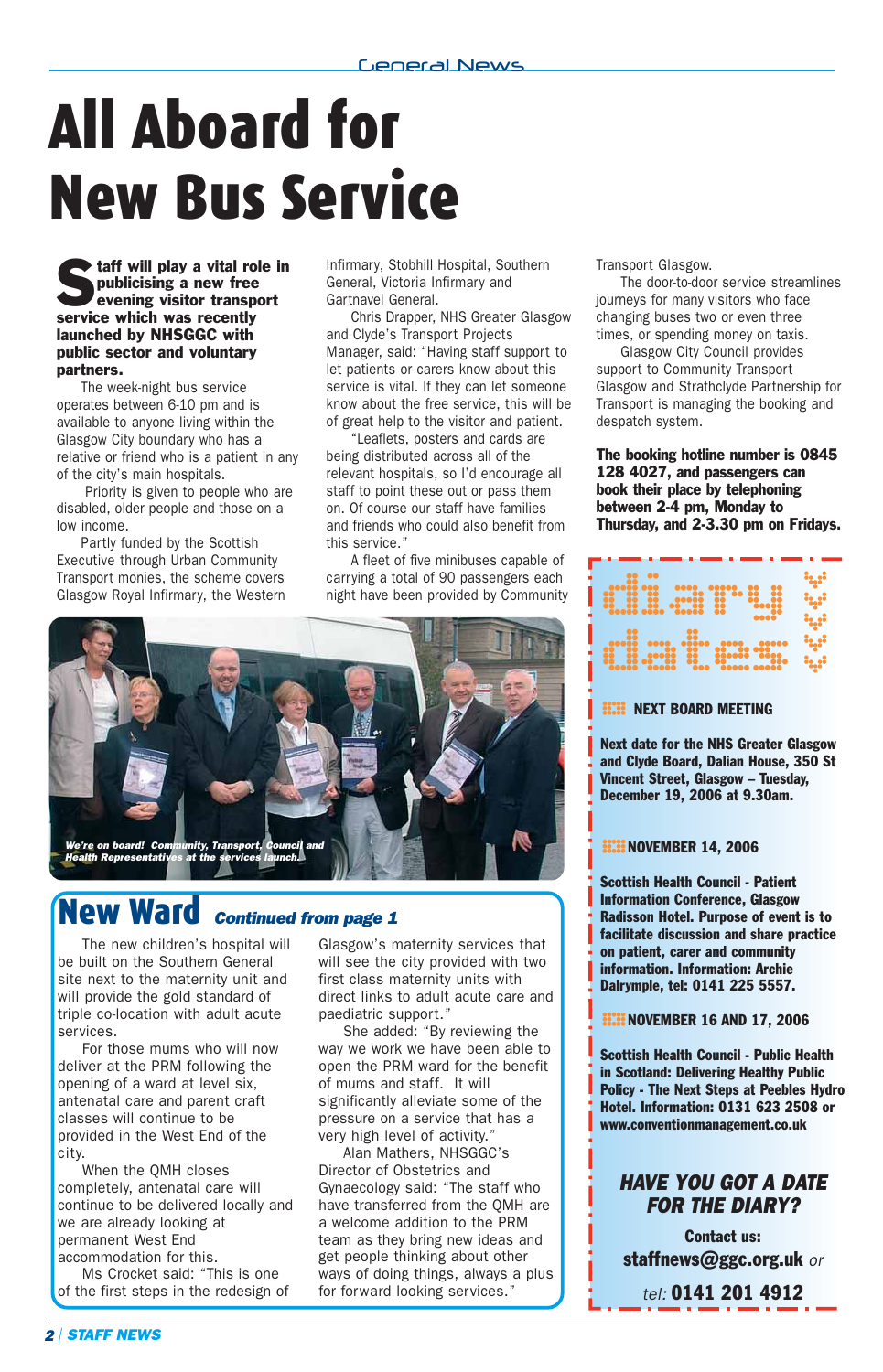# Smoke shelters go by April 2007

#### NHSGGC is going totally smoke free by next spring.

That means that there will be absolutely NO smoking anywhere on any of our sites or in our vehicles...not even external designated smoking areas which are being removed by March 26 next year.

The exception will be for those patients who are inpatients within our mental health units where external designated areas will continue till March 2008.

This is the final part of NHSGGC's smoking policy, which came into force in March this year and banned smoking in buildings, vehicles and outside areas, with the exception of designated smoking areas on some sites.

Agnes McGowan, NHSGGC's Principal Health Promotion Officer said: "Already NHSGGC is hearing success stories about our smoke free premises: 125 patient smokers have managed to quit on the wards with more than 200 smokers not ready to stop receiving Nicotine replacement to alleviate the symptoms from nicotine withdrawal. Patients with chest and lung problems no longer have to squeeze through smoky doorways to get treatment and fire incidences have gone down. As we move toward this more extensive policy, additional stop smoking support is being introduced to help those hospital based staff wanting to stop smoking."

Over the coming weeks, staff will start to see posters being put up letting you know about the



removal of the designated smoking areas.

Kenneth Fleming, Head of Health and Safety (Acute) who is based at the Western, said: "We'll be putting up additional signage letting staff, patients and visitors know that they can no longer smoke in designated areas from March 26 next year."

The complete ban will require the support of all staff to uphold, as NHSGGC staff have a duty to take reasonable care for the health and safety of both themselves and others. Policy enforcement is a really important role for staff, as studies show that if rules are adhered to strictly from the outset, they are adopted well by all.



The Southern's neurology<br>department has undergo<br>quite a few changes department has undergone quite a few changes recently thanks to a £1million investment by the Centre for Change and Innovation.

A new outpatient wing has been created that has been specially designed to make the patient's experience more welcoming and communication between staff and

patients easier.

Housing 13 new consultant rooms, specialised neuroophthalmology facilities and ten offices housing new clinics, the unit has also seen the introduction of a new and improved triage (prioritising) system for referral letters which has improved how the service is delivered and is making a big difference to waiting times.

When approaching the public it is important to be friendly and polite, to draw their attention to the no smoking signage, and to remind them of the reasons for our policy. Most people who are approached in such a manner will respond well to a request to stub out their cigarette.

Kenneth said: "If staff are worried about enforcing the policy, it is important to remind them that we do have policies in place to protect staff from aggressive behaviour and guidance has been developed for approaching illicit smokers on NHS premises. This is available on StaffNet under No Smoking."

What about dealing with patients who smoke? If you are required to visit patients in their own homes, you can ask them not to smoke before and during your visit. A specially designed leaflet has been produced to help staff explain the reasons for this to patients. If you work on-site, you are no longer allowed to take a patient outside for a cigarette.

If you have an in-patient who simply can't go without smoking and doesn't want to make a quit attempt, you can provide them with Nicotine Replacement Therapy which will help reduce the cravings.

For those who want to stop smoking, hospital-based stop smoking advisors can offer support and give information on the local services. Contact Smoking Concerns for details of your local advisor: 0141 201 9825.

If you're a member of staff who is a smoker, you are not allowed to smoke on duty anywhere on our premises or in our vehicles.

Information on the smoking policy is available on StaffNet and on our internet: www.nhsgg.org.uk/smokefree

If you're a smoker who wants to give up, contact either Smoking Concerns tel: 0141 201 9825 or dial the Starting Fresh freephone number 0800 389 3210.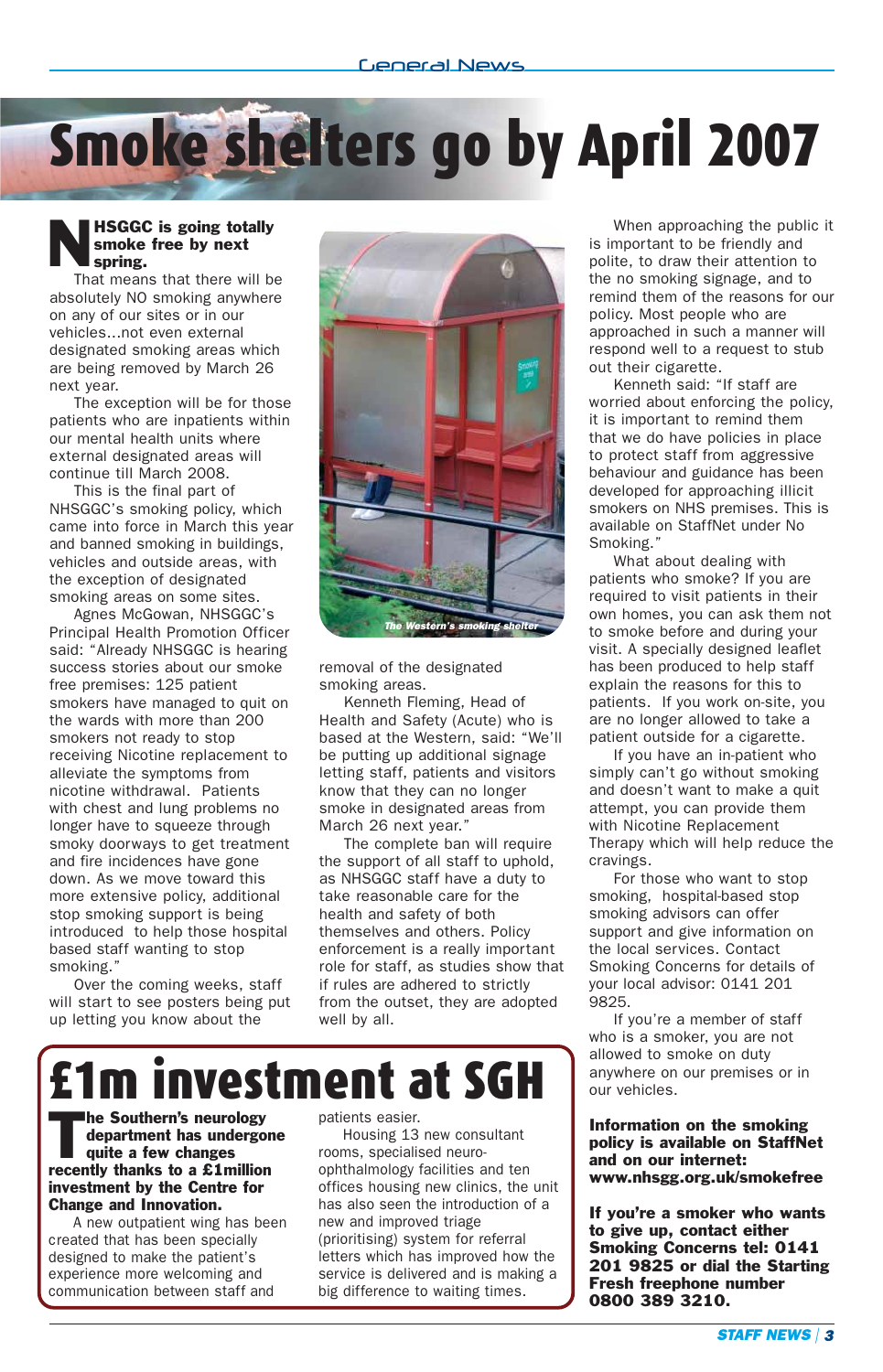# Green light for three new mental health projects



HSGGC staff are going to<br>be involved in three new<br>mental health projects be involved in three new mental health projects which have been given the goahead.

All based in the Glasgow area, the new projects are all expected to be up-and-running by spring 2007.

ESTEEM is the first dedicated multi-disciplinary service to be piloted in Scotland for young people aged 16-35 years with first episode psychosis.

This innovative community-based service was developed by health and social care staff in consultation with voluntary sector agencies, and aims to deliver evidence-based interventions to maximise recovery in young people with a psychotic illness.

The service aims to address the needs of the young person affected and their family, and offers support for up to three years.

Two consultants have already been appointed and nursing staff are currently being recruited.

The second key project is the creation of a brand new dedicated service for adults with eating disorders, which will be operational by early 2007.

Individual and group therapy will

be available through a day service and staff will be able to refer patients onto secondary inpatient services if necessary.

Last, but by no means least is the development of new crisis services to provide intensive homebased treatment and therapy 24 hours-per-day for patients with mental illnesses.

This new service will offer an alternative to hospital admission wherever possible with locally based teams in each Community Health and Care Partnership area.

It is intended that this new service will be fully operational by spring 2007.

Anne Hawkins, NHSGGC's Director for Mental Health, is delighted these three new projects have been given the green light.

She added: "These are three significant mental health projects which will enhance the current services available in Glasgow.

"The three projects will then be rolled-out across Greater Glasgow and Clyde in the next couple years ensuring we are providing a comprehensive service for patients with a range of mental health problems."

## Heart and Lung Centre date

here's now only about a<br>year to go before heart<br>and lung surgery moves year to go before heart from the Western, the GRI and Hairmyres to the Golden Jubilee National Hospital.

In preparation for this, affected staff are currently taking part in one-to-one meetings with representatives from our Human Resources department.

Staff who have indicated a difficulty in transferring are being encouraged to visit the Golden Jubilee to speak to staff currently in post about issues such as travelling arrangements and employee friendly shift patterns.

Tours of the Golden Jubilee National Hospital began in September and will continue every Friday until the end of the year. Staff are welcome to take part. Contact 0141 951 5073/5195.

Roadshows for staff have taken place this month (November) at the Western Infirmary and Glasgow Royal Infirmary. This gave staff the opportunity to raise issues and ask the project team specific questions.

A series of bulletins for staff can be found on our intranet site, StaffNet, under West of Scotland Heart and Lung Centre.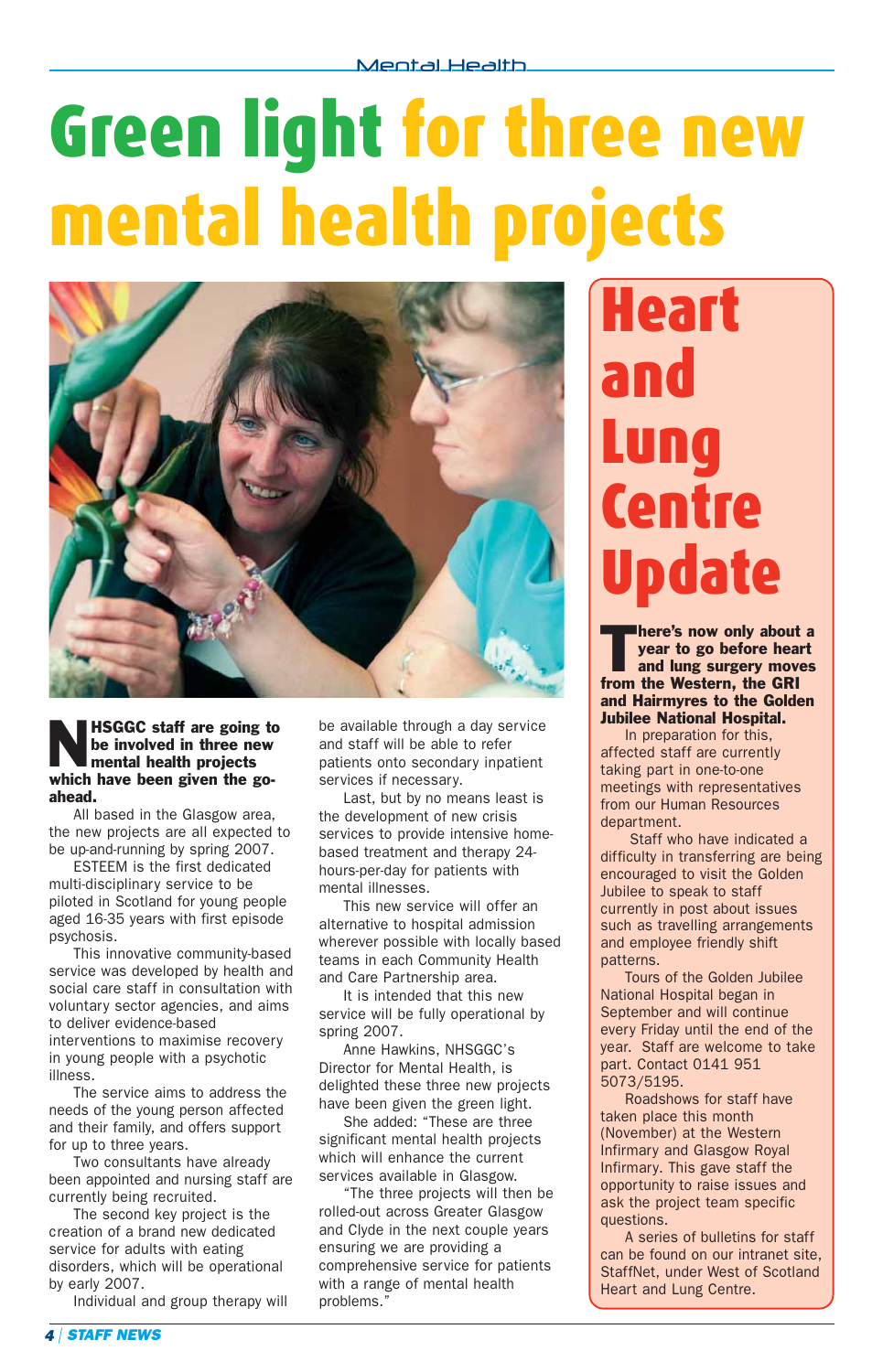# Dental Nurses Counsel Victims of Violence

#### **Nurses based at the Dental<br>Hospital are the latest in<br>the line of defence in the** Hospital are the latest in war against street violence.

As part of a pioneering new study, they have been trained to give victims of facial injury, including knife wounds, advice of the dangers of alcohol and violence whilst the patient receives his or her medical

higher than in the rest of the UK. Most of the injuries result from interpersonal violence and there is a high incidence of victims returning with similar injuries.

"My colleagues and I treat some horrific facial injuries, from bruising and swelling to fractures, right up the scale to nerve damage and permanent scarring."



treatment at the Southern General and Monklands General in Lanarkshire.

The 12-month trial is a joint initiative between the Dental Hospital's alcohol research group and the Police's Violence Reduction Unit.

It is hoped the pilot study, which has been funded by the Violence Reduction Unit, will address both drinking and aggressive behaviour in victims with alcohol-related facial iniury.

In the UK, almost a quarter of all facial injuries are associated with interpersonal violence, while half of these are associated with alcohol.

Mr David Koppel, a Consultant Craniofacial surgeon, and Clinical Director of Oral and Maxillofacial Surgery at the Southern said: "Hospitals in Glasgow treat a serious facial injury every six hours, while our nurses help care for around 600 victims every year. The incidence of alcohol-related facial injury in the West of Scotland is

Three hundred patients with alcohol related facial trauma will take part in the year-long study – the first of its kind in the UK.

Dr Christine Goodall is a clinical lecturer in Oral Surgery at the Dental School and is co-ordinating the pilot project.

She said: "Patients will be

provided with either an alcohol intervention which we know will help some people reduce their alcohol intake or a new intervention designed to help patients recognise and avoid potentially violent events in the future. Both of these interventions will be provided by trained nurses and patients will be followed up for a year afterwards.

Clearly the study is just getting off the ground, but if successful it has the potential to prevent a significant number of recurrent injuries each year and to reduce both the human cost of injury and the actual costs to the Health Service."

The initiative was launched during a year-long anti-violence campaign led by the Violence Reduction Unit.

Karyn McCluskey, Deputy Head of the Violence Reduction Unit, said: "We have repeatedly stressed that the police alone cannot solve such a deep rooted culture of violence. However, by working together with our partners in the Health Service and elsewhere, we can begin to make significant inroads."

She added: "This is only a pilot study and it will of course be evaluated, however, it is important that we use innovative methods to try and influence and change attitudes and behaviour to knife carrying."

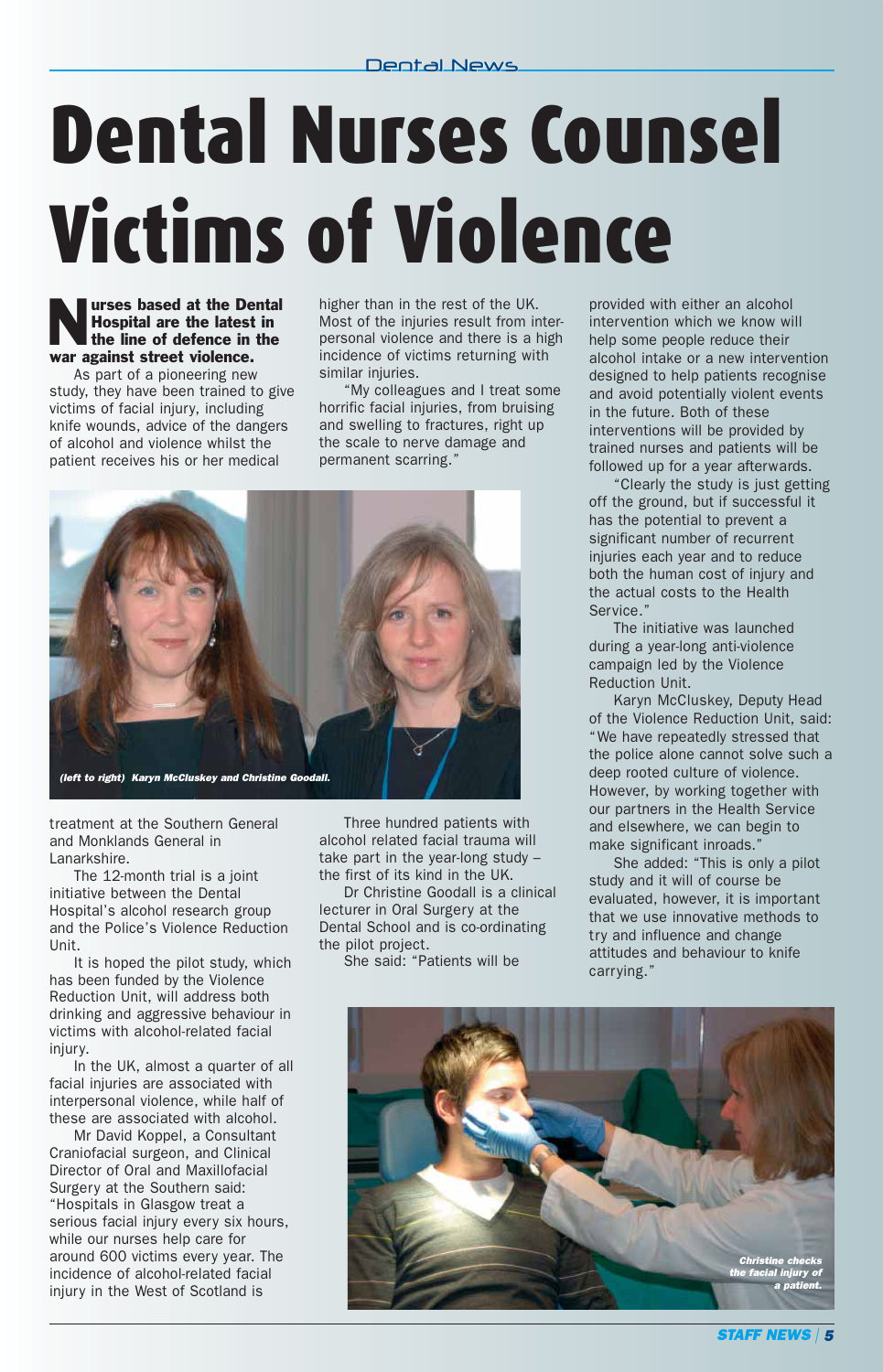### Child Protection Training for 543 Junior Docs *One of the training sessions*





The 'Safeguarding Children - Recognition and Response in Child Protection' was developed by the Royal College of Paediatrics and Child Health in collaboration with the NSPCC and the Advanced Life support Group (ALSG), and launched in early 2006 by the Minister for Children in London. The course was run recently for the first time in Scotland by the Paediatrics team in Clyde Division.

Dr Brian Kelly (Course Director) and Dr Jamie Houston (Lead Child Protection Paediatrician in Clyde Division), together with consultant and Child Protection nurse specialist colleagues, ran the course at the RAH in September this year. The course attracted 18 junior doctors from all over the UK. In fact, it was so popular, Brian and Jamie, with

the help of Jamie's PA Alison MacCorquodale, are running it again on February 23 next year.

Dr Brian Kelly said: "We were keen to run the course as early as possible because we know that many junior doctors working in A&E and paediatrics express anxieties about knowing what to do when issues arise around child protection. This course gives them the confidence to know about how child protection issues can emerge, how to handle it initially, how to speak to parents, evidence collecting and who to talk to about it so that that children at risk are more likely to be recognised and appropriate initial management carried out.

"The junior doctors who've already taken part in the first course have told us that they feel much more confident and secure that they know what to do and who to go for help if they come across a child who appears to have been abused."

The one-day course is taught by

experienced child protection professionals and consists of a combination of lectures, group exercises, roll play seminars with interactive videos and a short test. Candidates also receive a DVD and books on child protection to keep.

Brian said: "The first course was very successful and we're already being asked when it will run again, which is why we've organised another date. We're hoping to run the course two or three times a year."

Because the course is the only one of its kind in Scotland, Brian and Jamie are expanding the number of places from the original 18 to 24, allowing an additional six junior doctors to take part.

For more information, contact Alison MacCorquodale at: alison.maccorquodale@nhs.net (course organiser) or Dr Brian Kelly at:

Brian.Kelly@rah.scot.nhs.uk

### udits check CHI is being use

All patients in Scotland registered with a Scottish GP should now have their own specific Community Health Index (CHI) number. It is essential that the CHI is used, alongside the local hospital registration number, on all clinical communications.

Audits are taking place to identify those areas where the CHI is not being used consistently. Staff will be contacted to see why the CHI is not in use and resolve any local problems with its availability.

The CHI number is a unique 10 digit identifier which consists of the person's Date of Birth, followed by a three-character sequence that includes their gender, the ninth character is odd for males and even for females and the tenth character is a check digit.

CHI was developed initially as a Primary Care Index and is used widely by GPs in the administrative side of their work. It is also used by other Primary Care Services: - Child Health; Cytology; Breast Screening; SIRS –

Immunisation recall. It has been under development in Acute Services for the last two to three years.

CHI does not at present displace the local hospital registration number, but is an additional level of identification. Both of the numbers must be used on every clinical communication generated from anywhere in the service and should cut down the risk of clinical missidentification incidents.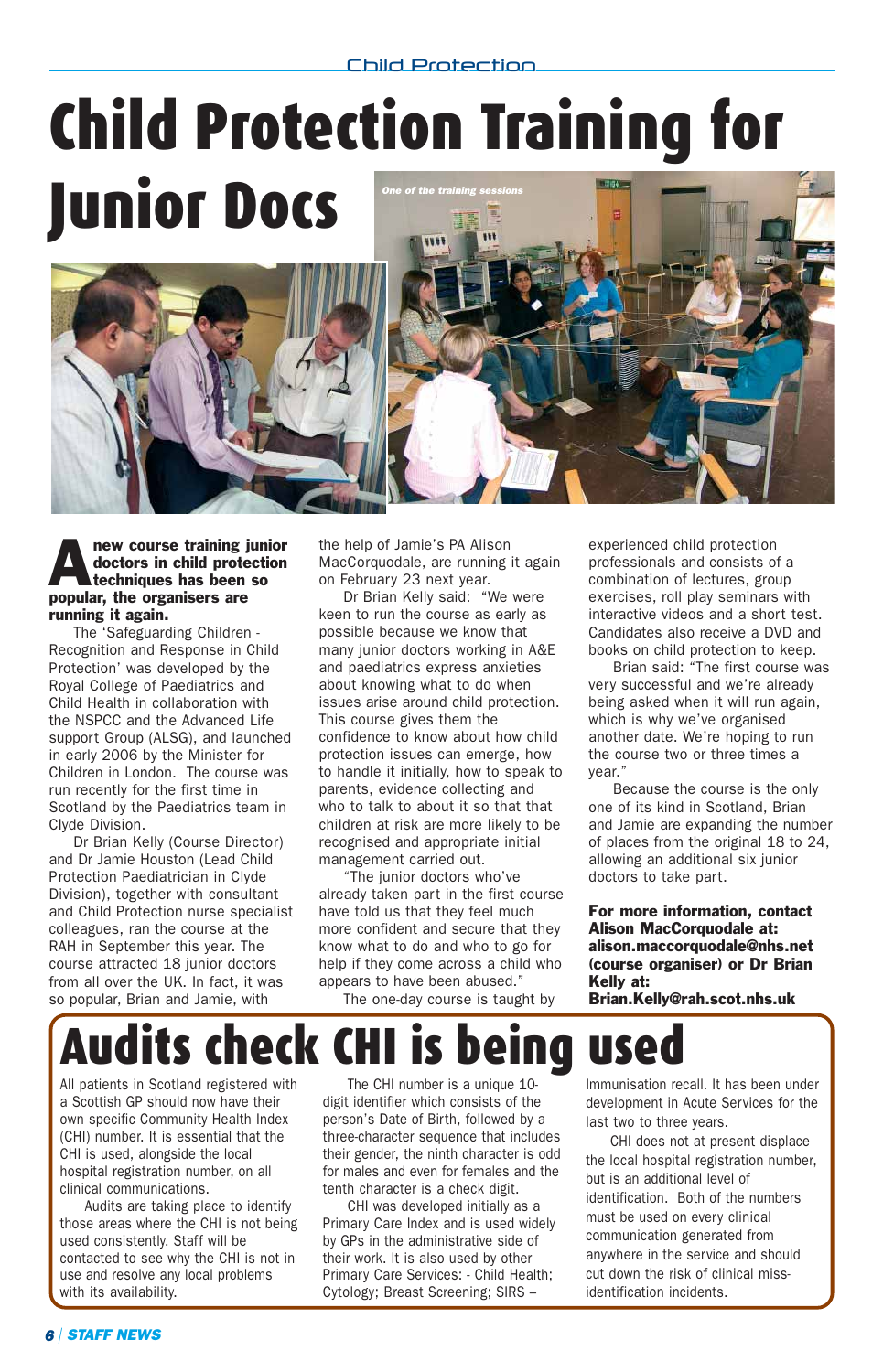### Cleanliness Study Days for Ward Managers

**Ward managers based in**<br>North Glasgow can now<br>fast-track their North Glasgow can now fast-track their Cleanliness Champions training through attending special training sessions led by Infection Control Nurses.

Instead of doing the course over 20 to 30 hours, Ward Managers can now take part in special teaching days, which reduce the course into three, three-hour sessions.

This approach to Cleanliness Champion training has already been used successfully by colleagues in South Glasgow and at the Royal Hospital for Sick Children. In Clyde, the course is delivered in the

more traditional manner, although it has been slightly modified. John McGrory, who is based in the training department at Stobhill

Hospital, said: "Many of our Ward Managers have already gone through the course, but to make it easier for those who are having difficulty in completing the course, we have condensed it into the three sessions. This will help us speed more staff through the programme and achieve the Ministerial directive of ensuring that all our Ward Managers are trained as Cleanliness Champions.

"Whilst there is still the need for people undertaking the course to take part in private study as well,

the time element of the course is greatly reduced using this new approach."

Jackie Stewart, Interim Lead Nurse for Infection Control (North West Glasgow), said: "The Cleanliness Champions initiative has allowed staff to develop and increase their understanding and knowledge of infection control. It

gives them an insight into the research that influences policy writing and decision making. "Once the

course is completed, the

Cleanliness Champion will be a resource for colleagues and act as a role model in the day-to-day care of patients. Although it is important to emphasise that the Infection Control Nurses will continue to be the main resource for advice and risk assessment, their contribution will help to reduce the morbidity and mortality associated with Healthcare Acquired Infection.

"The Infection Control Teams are keen to continue to nurture the enthusiasm and knowledge and plan to hold study days by way of regular updates for the Cleanliness Champions."

How the course works is that nurses attending the programme still work their way through a hard copy or web-based workbook, but they also are given face-to-face teaching by Infection Control staff.

The programme contains 11 separate modules which include hand hygiene, general ward hygiene, protective clothing, preparation of food, sharps (dealing with and disposing of), the chain of infection, disposal of waste, staff hygiene and dress, and patient care practices.

John added: "Although we're targeting Ward Managers at the moment, anyone can do the course. In fact, since starting the programme in 2004, we are pleased to have seen more than 350 staff go through the course. This has included porters, cleaners, auxiliaries, nurse and doctors."

The next Cleanliness Champion training sessions in North Glasgow take place on November 14, 21 and 28. For information, tel: 0141 201 3562.

For information on the Cleanliness Champions training programme in South Glasgow hospitals tel: 0141 201 5254; the Royal Hospital for Sick Children, tel: 0141 201 0600; in the Clyde area, G-grade nurses are asked to access the course via their nurse leads and other staff are asked to tel: 0141 314 6066.

### SHO Exam First for Nurses

group of nurse practitioners from hospitals across Greater Glasgow and Clyde are some of the first ever to successfully complete the Federation of Royal Medical Colleges and The Royal College of Anaesthetist's IMPACT course.

The Ill Medical Patients' Acute Care and Treatment course (IMPACT) is usually undertaken by Senior House Officers (SHOs), but the nurses did the course as part of a new NHS Education for Scotland supported module on Recognition and Management of the Acutely Unwell Adult at Glasgow Caledonian University.

The course was part of the nurses training as Hospital at Night Nurse Practitioners. Before taking the course, they were prepared by a multidisciplinary team led by consultant anaesthetists Dr Lindsay Donaldson and Dr Ken James.

The nurses were also thoroughly put through their paces on a high tech patient simulator at the Scottish Clinical Simulation Centre at Stirling Royal Infirmary by Dr Graham Nimmo.

Dr Magnus Garrioch, National Director for IMPACT congratulated the students stating that "these nurses have reached the standards expected of doctors in training… this is great for team working in the NHS".

Mark Cooper, Lecturer Practitioner at Glasgow Royal



Infirmary, is delighted our nurses did so well. He added: "As a group they have performed exceptionally well and to a standard expected of Senior House Officers.

"All together, 16 nurses took part in the course from hospitals across the West of Scotland and we are hoping other nurses will now consider doing the course as part of their training and development."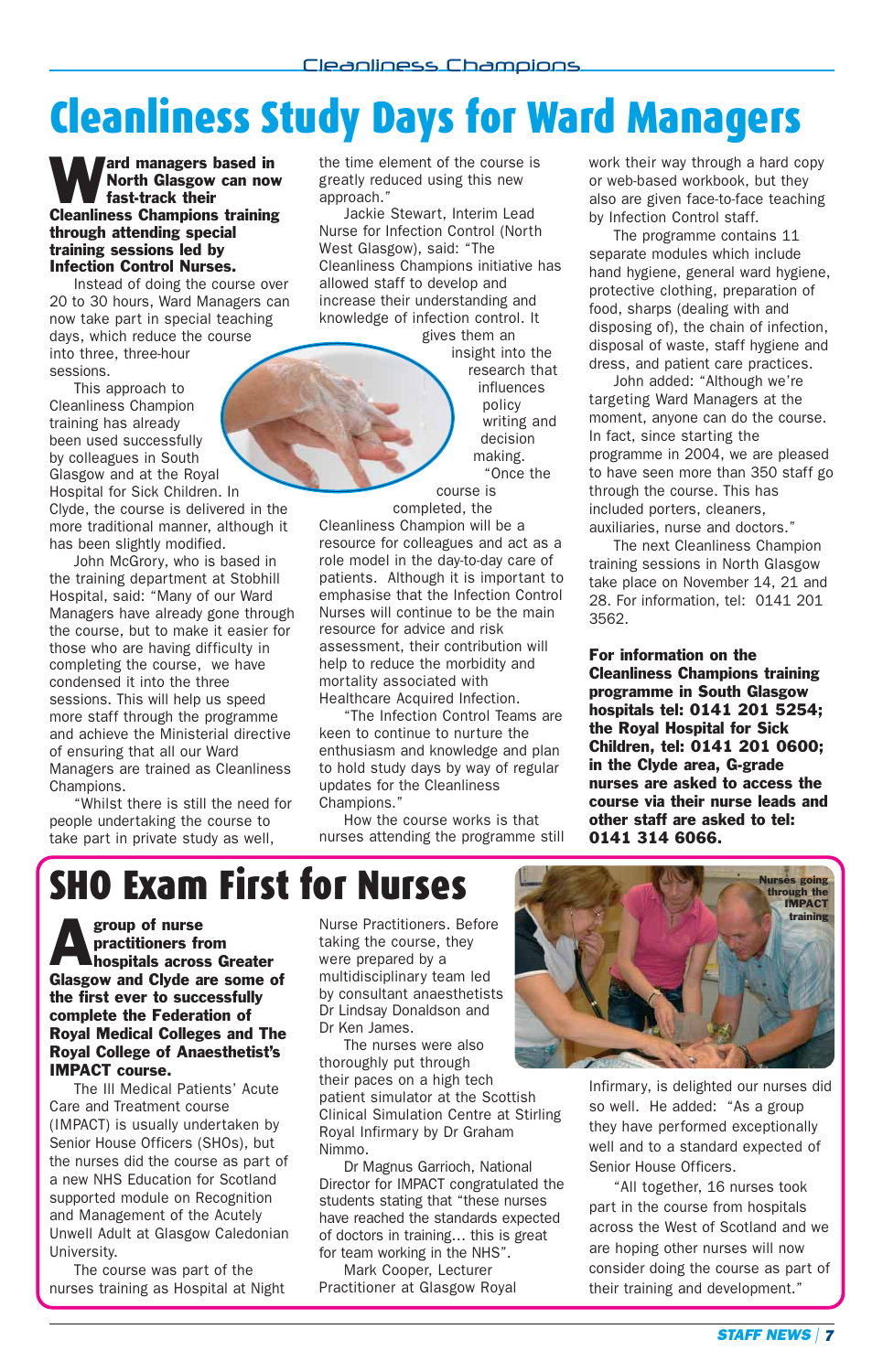#### Awards



Dr Jeff White (front, second from left) with some of his tea Nurses from top: Jennifer Chamberlain, Melanie White, Linda MacDonald, Martha Lynde, Mary MacDonald. Front: Dr Clinton Ali, Dr White, Dr David Hogg and Dr Fiona MacFarlane.

# NHSGGC heroes reach finals

### **Constant of the Scottish Contract Contract Scottish Contract Contract Contract Contract Contract Contract Contract Contract Contract Contract Contract Contract Contract Contract Contract Contract Contract Contract Contrac** staff who have been Health Award.

A consultant and his team at the Beatson Oncology Centre have received 11 different nominations from people who have benefited from their care and have now reached the final stage of this year's Scottish Health Awards.

These are the Awards that recognise those people who go that extra mile to deliver healthcare to people in Scotland.

Dr Jeff White and his team have touched the lives of many people and the number of nominations alone is testament to the impact they have had on cancer sufferers and their families.

The team has reached the finals of the Cancer Care Team Award for their personal dedication and

commitment to helping patients with cancer and to providing muchneeded support for family and friends.

They go out their way to ensure patients are as comfortable as possible, help if they need cheering up or just offer a shoulder to cry on.

As one nominee said: "Some people call then angels, miracle workers and unsung heroes, but I am also honoured to call them friends".

Dr Jeff White from the Beatson Oncology Centre said: "It's obviously very flattering and I'm really touched that these patients nominated us. We are a big team here at the Beatson and all of us work very, very hard to provide all our patients with the best possible care."

The Cancer Care Team on the Sciehallion Ward at the Royal

Hospital for Sick Children has also been shortlisted for the Cancer Care Team Award after being nominated by a family member of a patient who witnessed "the unbelievable care, support and consideration 24-hours-a-day, sevendays-a-week that these wonderful people provide".

Sister Anne Taylor, a nurse at Gartnavel Royal Hospital, has reached the final of the Nurses' Award for the wonderful work she has done over the past six years setting up one stop clinics for people from minority ethnic groups. These clinics provide a range of services ranging from dietetic, blood pressure management, mental health, counselling and medication management services.

Jacqui Kerr, a Parkinson's Disease Nurse Specialist at Lightburn Hospital who has given immense care, commitment and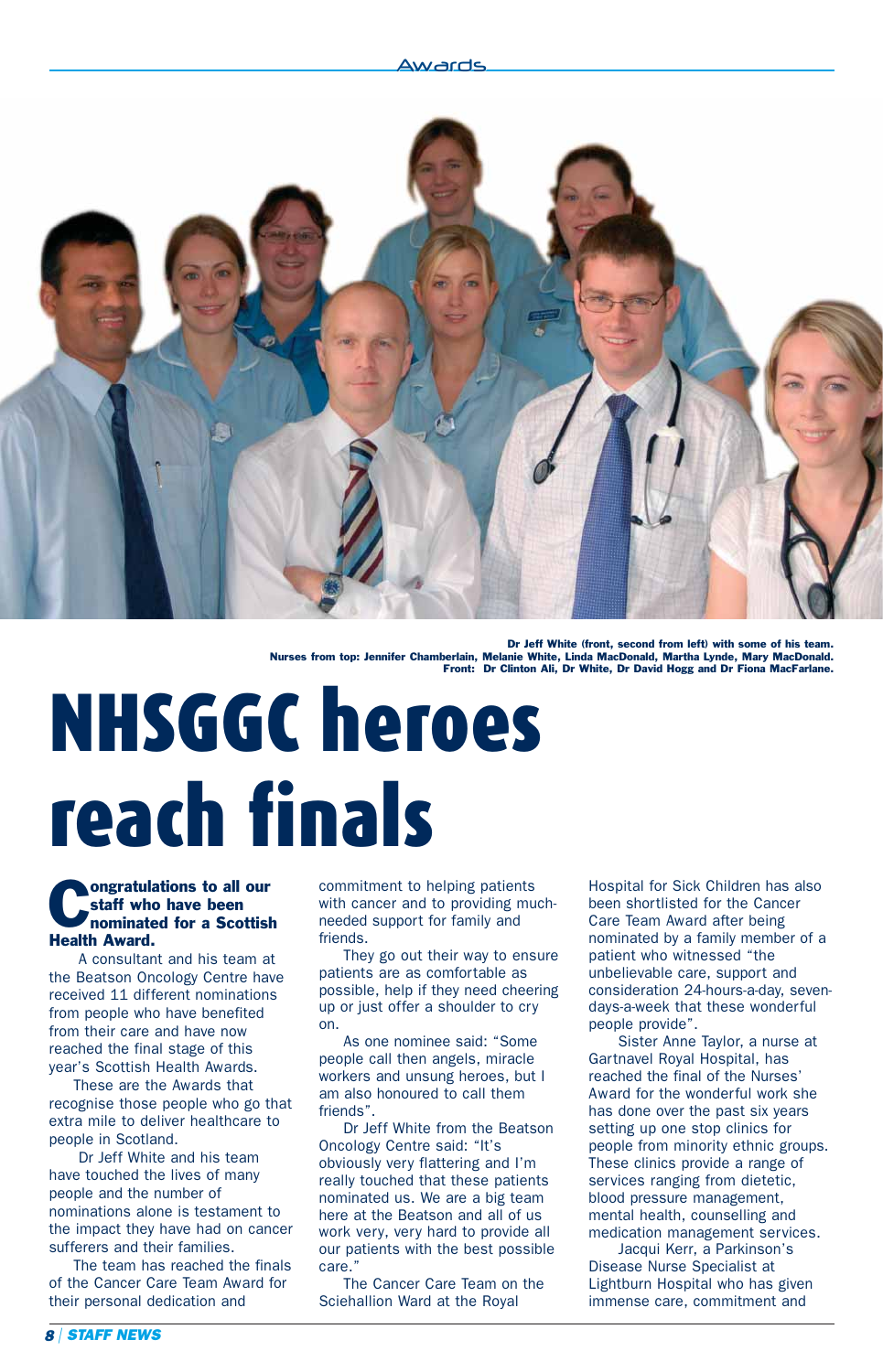dedication to patients with Parkison's disease and their families, is also up for the Nurses' Award.

A unique health team covering Cambuslang and Rutherglen has also reached the final for the Older People's Care Award for their work helping to improve the quality of life for older people in the community. In the past three years, Camglen Community Older People's Team has seen more than 600 people, despite being a very small team and feedback shows that clients feel more confident and are able to cope better with their daily lives due to rehabilitation and care. The Camglen team is one of 10 teams covering the whole NHSGGC.

Other staff from NHS Greater Glasgow and Clyde who have reached the final stages of the Scottish Health Awards, are:

The Haematology Team at the Royal Alexandra Hospital in Paisley which has reached the final of the Team Award for their care and attention of a patient who later died of a rare cancer; and

The nursing staff in Ward 4 of the GRI has reached the final of the Older People's Care Award after being nominated by a woman whose mother was given special care and attention by the nurses in the ward.

Tom Divers, Chief Executive, NHS Greater Glasgow and Clyde said: "We are incredibly proud of all the staff within NHS Greater Glasgow and Clyde and are delighted so many of our staff have been nominated for awards. It's a great testament to the work they do day in and day out, saving and enhancing lives."

The winners of the Scottish Health Awards 2006 will be announced in Edinburgh on November 9 at a gala dinner award ceremony. Good luck to all of you who have been nominated!



The Camglen team (left to right): Lynn Cairns, Alison Moodie, Mary Henaghan, Carol Crawford, Elaine Russell and (seated) Morag Hearty.

*Margaret Aitken, Stephen McGinness and colleague Gillian Robb, Nurse Manager at Ravenscraig who*

*was also involved in the scheme.*

# Mental Health Nurses Award

**Congrats to Stephen**<br>McGinness and Ma<br>Aitken for picking McGinness and Margaret Aitken for picking up a national Scottish Evidence into Practice award for their work in improving how mental health patients who receive medicine are identified.

Both Practice Development Nurses based in Clyde – Stephen at Dykebar and Margaret at Ravenscraig Hospitals – the duo were part of a team awarded the top prize in the Safe and Effective Practice category.

The award was won for their initiative which makes it easier for mental health patients who

receive medication to be more easily identified by staff.

Stephen explained: "The normal system doesn't work for mental health services as our patients don't always stay in hospital and won't want to wear the band whilst away from our healthcare sites.

The new system means prescribing staff can then look at the photograph and identify the patients clearly. minimising the

chances of misidentification. We have also identified the potential of having nursing assistants involved in the administration of medicines as a further checking mechanism for the registered nurse dispensing the medicines."

Stephen revealed that he and Margaret will use their £10,000 prize money to roll it out to mental health colleagues across Greater Glasgow.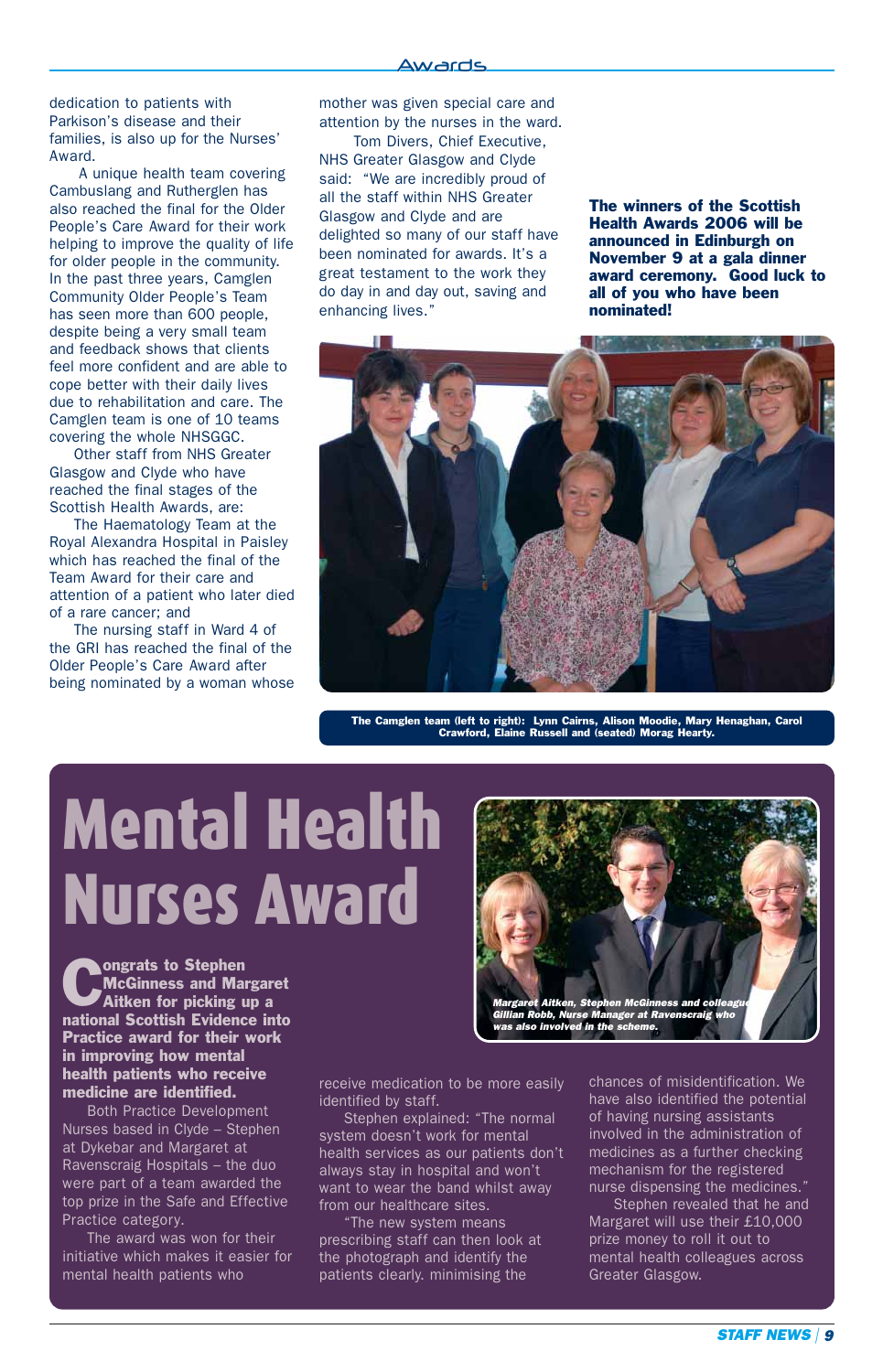Awards

# Recognition for anti-violence training



#### **An NHSGGC employee's hard work and dedication in implementing accredited violence and aggression training for training.** dedication in implementing accredited violence and aggression training for trainers, has been recognised in a national competition.

Kenneth Fleming is the driving force behind bringing City & Guilds level training to our own Violence and Aggression Coordinators meaning they, in turn, are fully accredited to provide violence and aggression training to staff.

And this is a first in the UK as there is no other health authority in Britain offering this type of qualification.

Kenneth's hard work in implementing this new qualification has brought its own rewards: he was recently awarded a Health and Social Care Nursing Award at the Conflict Pro Conference in Reading.

Kenneth, who heads the Health and Safety Team for Acute Services in Greater Glasgow and is based at the Western, said: "This award was really unexpected. It's

testament to the hard work of all my colleagues who put in a lot of hard work going through the City & Guilds training, sitting the exams and then taking what they've learned to the classroom to train staff on dealing with violent and aggressive situations."

Kenneth, who is modest about his involvement in bringing the accredited training, said it was he who obtained the funding for the course, but credits colleagues with "doing all the spade work".

He said: "The good thing about this course is that we can ensure we are providing first class violence and aggression training to staff."

The person who nominated him for the award was NHSGGC Violence and Aggression Coordinator, Karen Donnachie.

Karen said: "I nominated Kenneth for the award as I felt he had made a significant contribution to the management of violence within NHSGGC.

"Kenneth has encouraged staff to become Conflict Management Trainers and has provided full support. He has been keen to shape and develop my new role as Violence and Aggression Co-ordinator and is always very involved in taking our service to its highest potential.

"Since Kenneth became involved in violence and aggression, NHSGGC has significantly benefited."

Kenneth's boss, Anne MacPherson, Associate Director of Human Resources Acute, said she was delighted to sponsor Kenneth's award application.

She said: "It has raised the profile of the work underway around Conflict Management within our high risk areas. It is the beginning of a journey to ensure all employees have the appropriate skills to deal with this daily challenge in the workplace."

The Conflict Professionals Awards were held after the first ever Conflict Pro Conference for professionals engaged in conflict resolution and the management of violence in the workplace.

The Awards are set to become an annual event and anyone interested in keeping informed can visit: www.conflictprofessional.com

# And the winner is

**Congratulations to Professor**<br>Anna Dominiczak who won<br>the Evening Times' Anna Dominiczak who won the Evening Times' Scotswoman of the Year for her work in fighting heart disease.

British Heart Foundation (BHF) Professor of Cardio-Vascular Medicine at Glasgow University and Consultant Physician and Endocrinologist at the

Western, Anna received her award at a recent awards ceremony in Glasgow City Chambers.

Well done too to our Recruitment team who picked up the E-technology prize in the recent Excellence in HRM Awards. The team won first prize for their innovative new electronic recruitment solution.

And finally, well done to Dr Robert Herd at the Alan Lyell Dermatology Centre at the Southern. He's been shortlisted for the Hospital Doctor magazine's Hospital Doctor Awards 2006 for his work in improving dermatology services in Glasgow.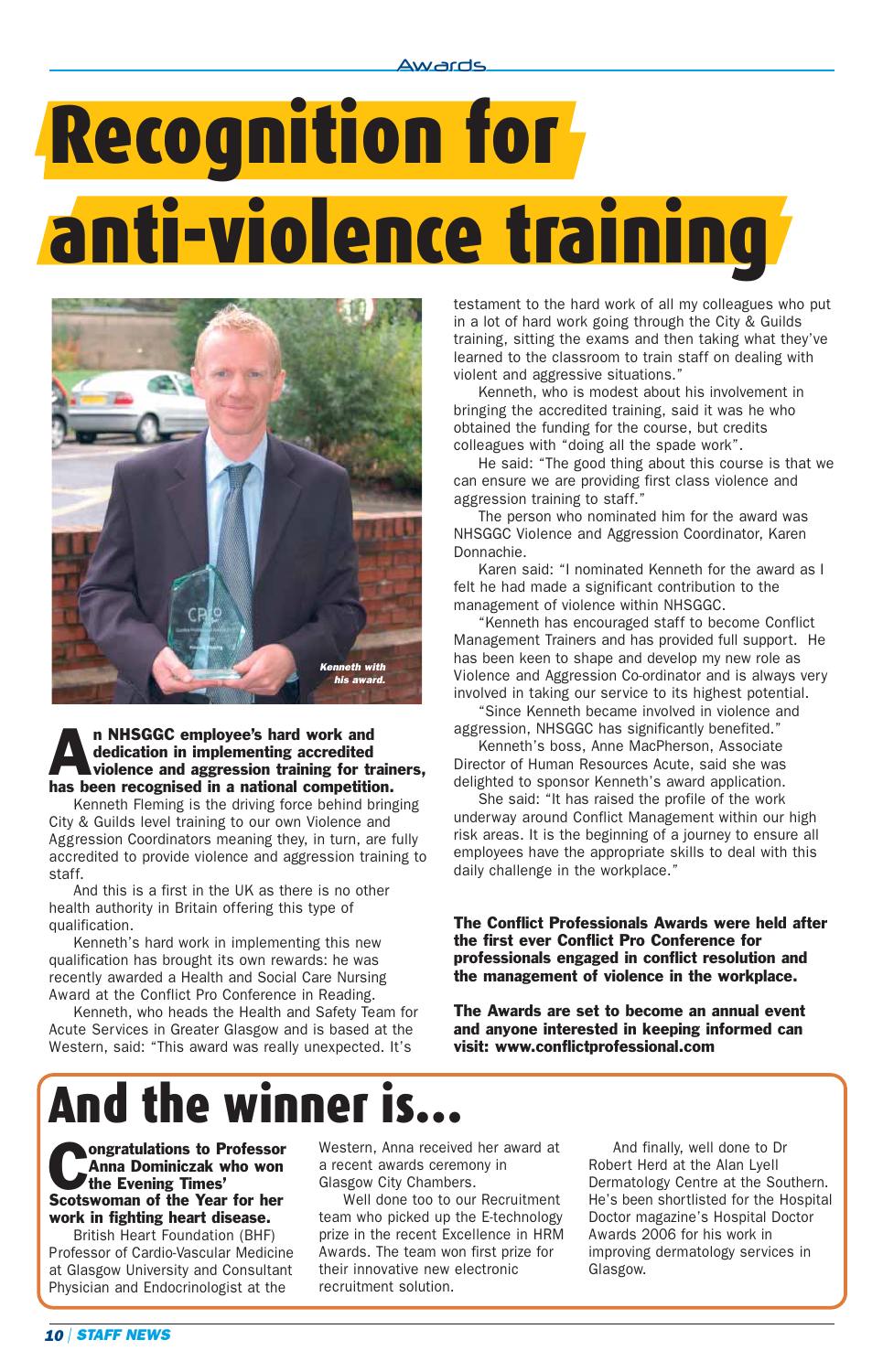# Supporting Colleagues Working With TB

**Catriona Paterson has a**<br>busy working life. As<br>NHSGGC's newest TB busy working life. As Nurse Specialist, she's always dotting between hospitals and health centres assisting colleagues with TB cases and coordinating BCG clinics.

There a five TB nurses working in the Greater Glasgow area (Catriona is the latest recruit); four are based in hospitals and Catriona is based within the Public Health department at NHSGGC's HQ, Dalian House.

A former general and ITU nurse at the Southern, Western and Vicky, Catriona also worked as a Health Visitor in Springburn before deciding to take up the new TB Nurse Specialist post.

She said: "When I worked as a Health Visitor, I was involved in helping out with the community clinics for BCG vaccinations. Then when this job came up, I jumped at it as it was a great opportunity."

Catriona took up the post in June this year and, since

then, has been working alongside the four other TB nurses at their clinics in Glasgow hospitals and health centres.

She said: "I'm really enjoying the job. What's good



about it is that TB is a fascinating area to work in. There's also lots of travelling from one area of the city to the other. It's a really involved job and can be really, really busy."

Part of Catriona's role is about coordinating BCG vaccination clinics. BCGs are no longer given to every teenager in Scotland, instead, following the Green Book 'Immunisation Against Infectious Diseases' guidelines, the vaccine is targeted at babies, children and adults who are identified as high risk.

"The Green Book guidelines state that the aim is to immunise those at increased risk of developing disease and/or who are at greater risk of exposure," said Catriona. "But a huge part of our jobs is dealing with people who actually have TB and identifying and screening those who have been in close contact with patients

with active pulmonary TB. Anyone can contract it, but we tend to see people in the high risk groups…we assist and support patients in their treatment, coordinating the care between the physicians and other care providers.

## Tackling obesity the Glasgow way

Blasgow Weight Management Service (GWMS) has won the National Obesity Forum 'Primary Care Award for Excellence in Weight Management 2006'.

GWMS was described as a "Gold Standard" service by the judging panel, which consisted of key members of the National Obesity Forum who are experts in the field in the UK.

The service won because it is a coordinated service providing distinct pathways and evidencebased interventions for people who

are overweight or obese.

This is a multi-disciplinary service including dietitians, clinical psychologists and a physiotherapist and is connected to a much wider group of other health professionals and agencies who provide weight management interventions.

Piloted in the east and southwest of Glasgow, it is hoped that the service will be available to all across Glasgow by spring 2007

Dr Susan Boyle, Consultant Clinical Psychologist and Nathalie Jones, Dietitian, accepted the award on behalf of the service at the

National Obesity Forum Conference "Obesity: What Works" in October.

Dr Boyle said: "This is a great honour and we are delighted to receive the award. The number and quality of entries was extremely high, so this is genuine acknowledgement of the commitment in Glasgow to set up a dedicated weight management service, which is allied to the evidence-base."

The staff of the GWMS are now debating what they'll spend the £1000 prize money on!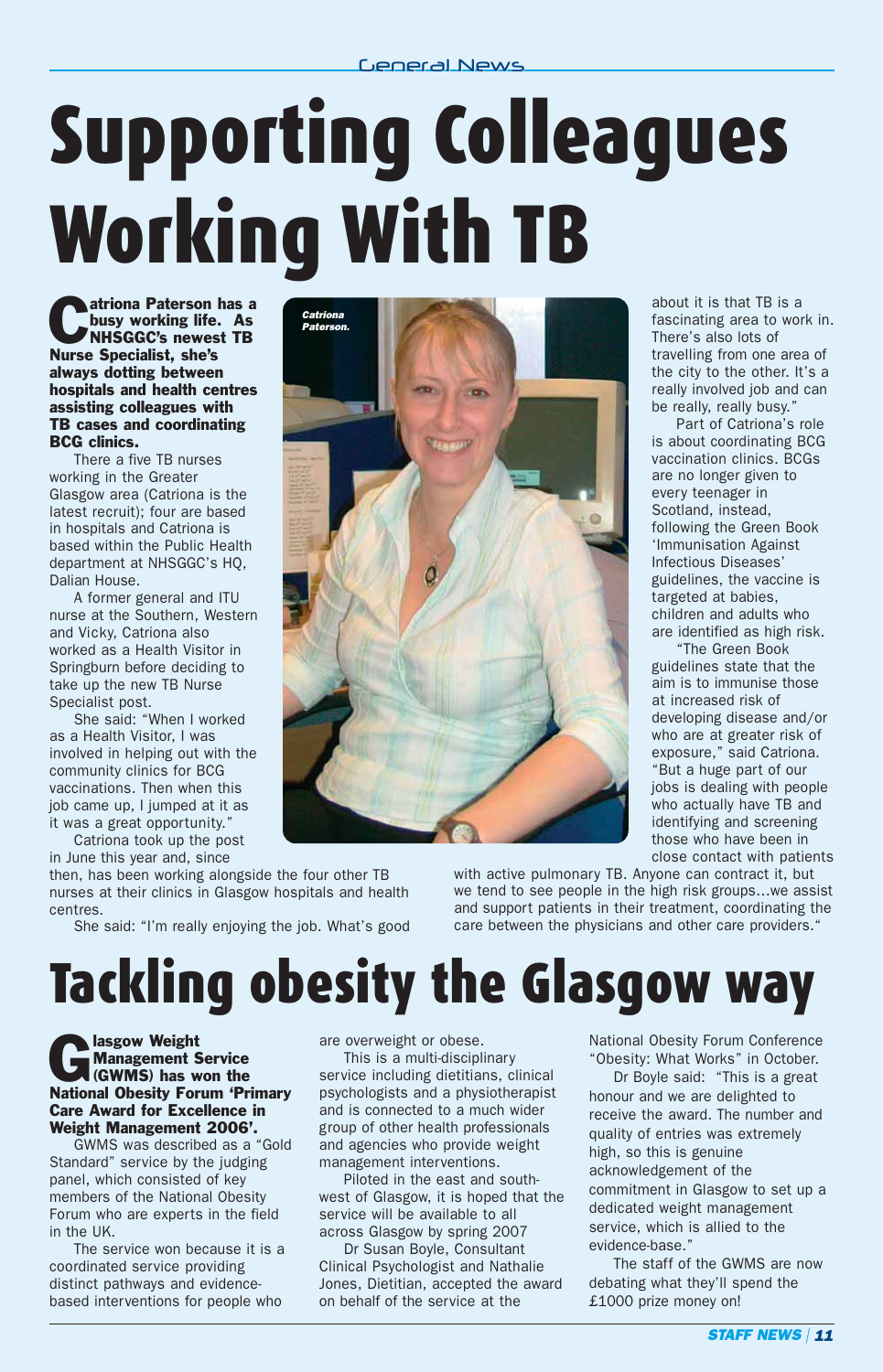

**Staff and visitors to**<br>**Across Scotland are being**<br>**Across Scotland are being** restaurants in hospitals encouraged to sign up to a major new award which aims to make it easier for people to buy healthier food when they eat there.

The Healthyliving Award, launched by the Scottish Consumer Council and Scottish Executive, will give national recognition to caterers and food service outlets which take a range of steps to provide healthier options by reducing levels of fat, salt and sugar in food and by making fruit and vegetables more easily available.

The Hospital Caterers Association in Scotland supports the Award and is promoting this new initiative to its members, many of whom previously held Scottish



Gartnavel General Hospital (GGH) Ward Domestic Ann Cairns has gone beyond the call of duty to raise funds for an ice machine for ENT Ward 2C.

Ann, who has got a bit of a reputation as a 'chatterbox' agreed to take part in the sponsored silence for SIX HOURS!

Ann Cairns has worked for GGH for the last four-and-a-half years, three of these have been in ENT Ward 2C. Through her sponsored silence she is on track to raise £200.

Well done to Ann and thanks to all those who sponsored her.

Healthy Choices or Heartbeat Awards for providing healthier options.

More than 40 Scottish Healthy Choices Awards are held by hospitals across Scotland and to build on this success, catering managers across NHSGGC are being encouraged to register for the new award and gain recognition for supporting healthier eating within their establishments.

To qualify for the Award, caterers must be committed to providing and supporting healthier eating, as demonstrated on their menu selection, the way that food is prepared, marketing and promotional activities and the way in which food is presented and sold.

They are required to reduce the levels of fats and oils, salt and sugar across the menu and to make fruits and vegetables clearly available. In addition, at least half of the food served has to be identified as healthy living choices, prepared using both healthier ingredients and healthier cooking methods.

Healthyliving Award staff based at the Scottish Consumer Council will be on hand to offer support and guidance for participating caterers.

For further information on how to apply for the Healthyliving Award, tel: 0141 226 5261 or visit www.healthylivingaward.co.uk

### healthyliving award

the sign of healthier food

*12 | STAFF NEWS*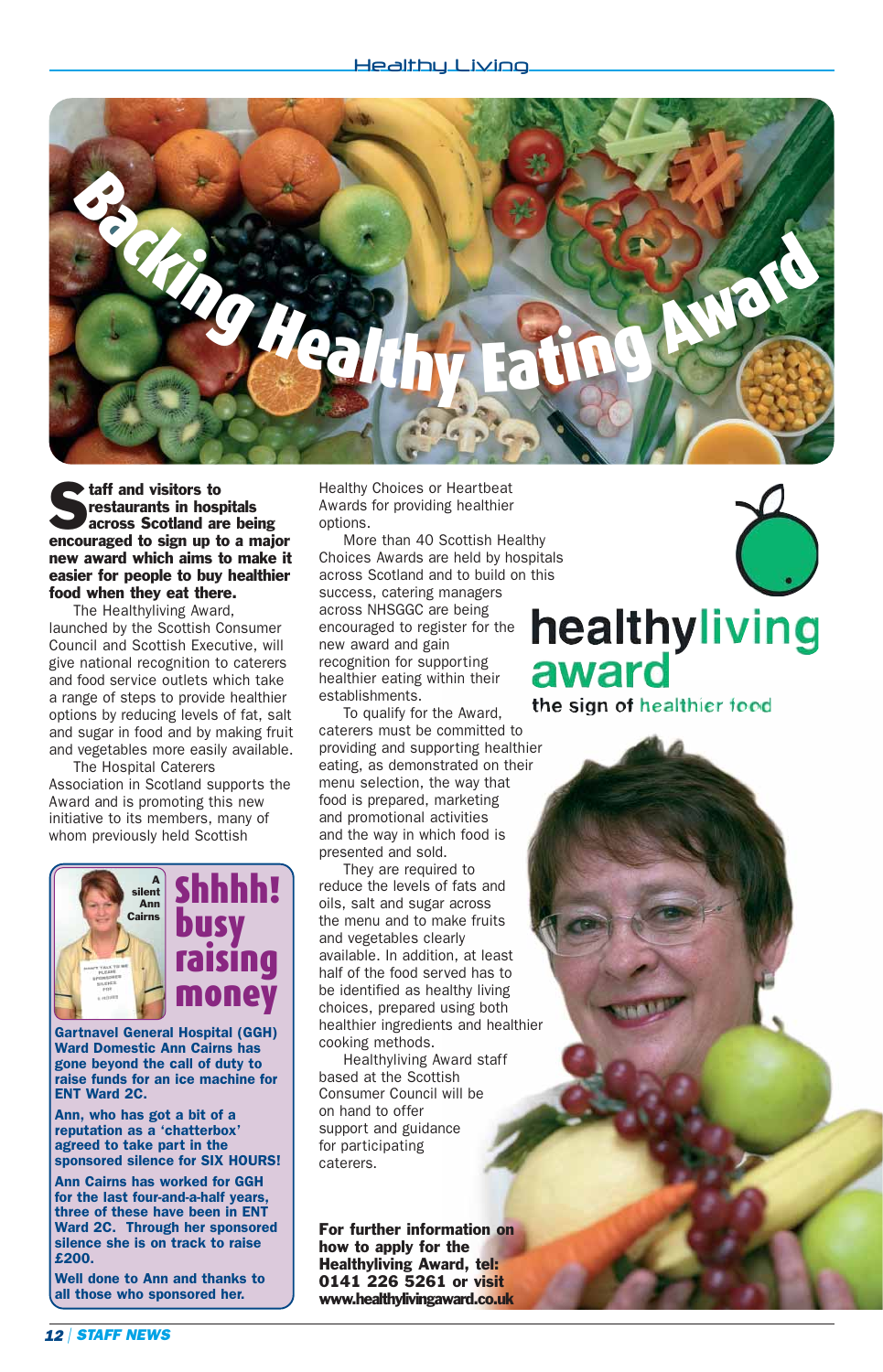# Continued Support for HCSWs

**Health Care Support Workers (HCSWs) from GP Practices can now take part in a new course which concentrates on a range of** GP Practices can now take part in a new course which concentrates on a range of core elements that affect their work.

Run through Glasgow Caledonian University, the course has been specifically designed to acknowledge the contribution of HCSWs in general practice and aims to increase the confidence and skills of staff working in general practice.

And it's been our own Gillian Halyburton, Practice Nurse Advisor/Professional Lead, who has been busy working with Glasgow Caledonian University to take this training forward.

She said: "There has been great support from Practice Managers and Practices in general for the course. However, this now needs to be driven forward with specific emphasis on ongoing support sessions, CPD opportunities and training."

The course takes place over six sessions, either over three full days or six half days, whichever is more suitable for the GP Practice and costs a total of £150. The core elements of the training cover: blood pressure, venepuncture, height and weight, urinalysis, simple dressing technique, simple suture removal, new patient registration and a substantial section on confidentiality.



For more information on the course, contact Gillian Halyburton, tel: 0141 211 3632 or email: gillian.halyburton@glacomen.scot.nhs.uk

# Vital Voices

Sometimes during the course of your work for NHSGGC, you could be called upon to be a witness in court. The court may decide that a person who is giving evidence is a vulnerable witness if there is a significant risk that the quality of their evidence is likely to be adversely affected by fear or distress in connection with giving evidence. In such cases, the Vulnerable Witnesses (Scotland) Act 2004, aims to provide additional support to vulnerable witnesses to enable them to give the best evidence possible. If you feel this applies to you then you should bring this to the attention of the party citing you to attend as a witness who may, having considered your

circumstances, make an application to the court on your behalf.

Further information on the Act can be found on the Scottish Executive Victims and Witnesses Unit website: http://www.scotland.gov.uk/Topics/Justice/ Criminal/17416/8451

# Improving health delivery

ave you got a plan to improve the delivery of health where you live or work?

Planning for the 2007 "NHSScotland Event: Delivering for Health Improvement" is now underway.

To ensure the event programme is relevant and highlights the best examples of work in NHSScotland, organisers are looking for your input in shaping the programme.

The event, being held at the SECC in Glasgow on June 12 and 13, 2007 aims to promote a culture of innovation, improvement and increased performance across NHS Scotland with an emphasis on health improvement.

To submit a programme proposal, visit: www.nhsscotlandevent.com and click on "2007 Call for Programme Proposals", proposals must be in by 17 November 2006.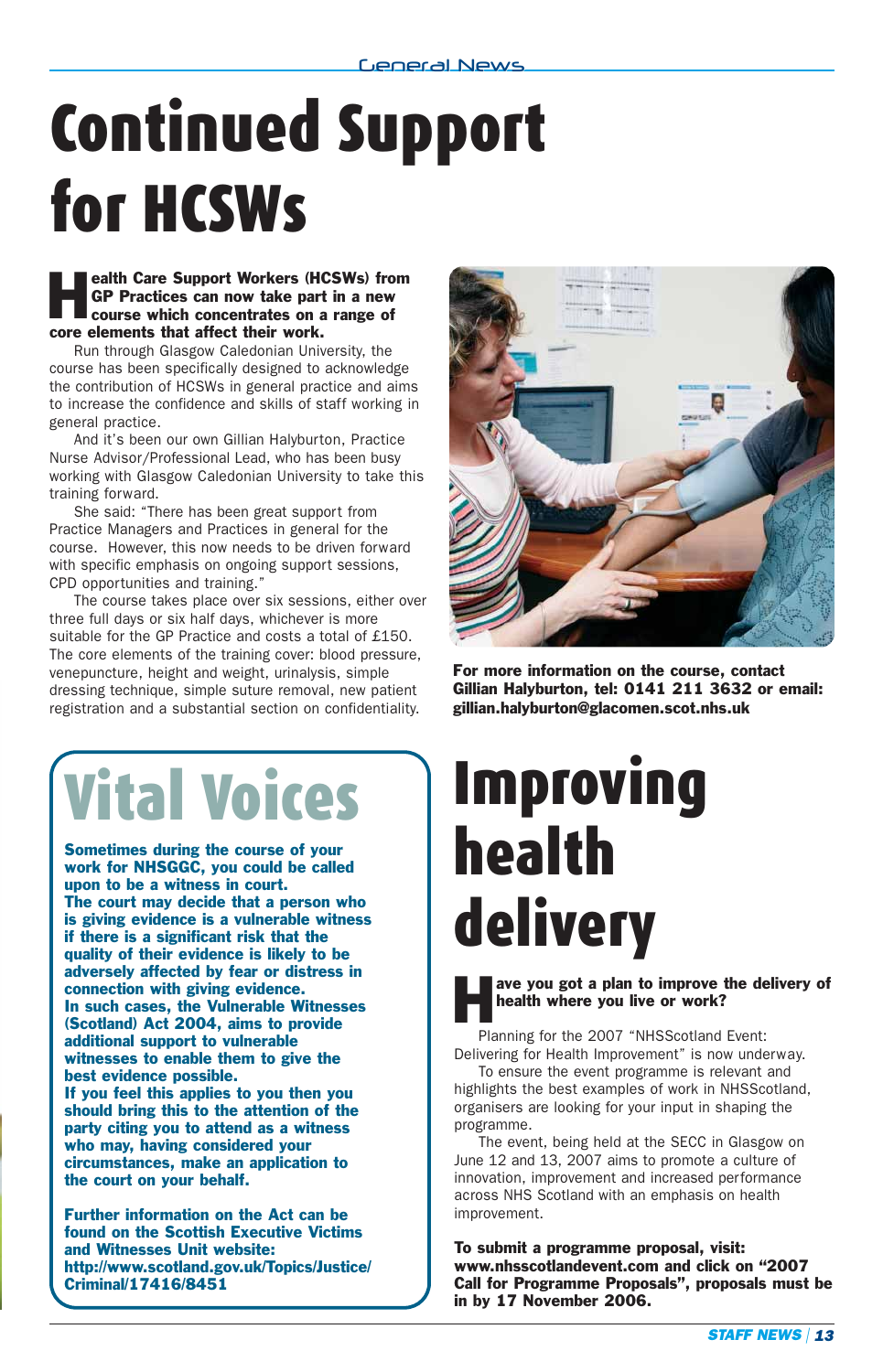### UK's first postgraduate programme in Healthcare Information Governance

**NHS Education for Scotland (NES), in partnership with NHS National Services** (NES), in partnership with NHS National Services Scotland, has commissioned the UK's first Masters Programme in Healthcare Information Governance.

The course, which is provided by the University of Bath in partnership with the RCSEd, is designed to meet the needs of Health Service staff with professional responsibilities for information handling.

The programme is part of the growing portfolio of practice-relevant and innovative programmes available from the School for Health at the

University of Bath, and is available throughout the UK. It was commissioned to meet the needs of staff, sometimes based in remote and rural locations, by combining the latest e-learning techniques with occasional face-toface seminars and tutorials.

Twenty-six students are enrolled on the course, most of whom are NHS Scotland employees. These include data protection officers, IT security managers, records managers, GP practice managers and others with specialist roles in information governance. NES is



supporting the participation of NHS Scotland staff by providing up to 60 educational bursaries spread over two years.

#### Information:

www.bath.ac.uk/health/pdf/hig.pdf For information on educational bursaries contact Rob Coward, email: Rob.Coward@nes.scot.nhs.uk or tel: 0131 220 8068.

### Sick Kids' Staff Take Expertise to Lahore

#### Sick Kids' staff have<br>travelled halfway re<br>world to share their travelled halfway round the world to share their expertise with colleagues in Pakistan.

A delegation of seven senior nursing, medical and surgical staff and one senior administrator travelled to Lahore to meet with Professor Dr Sajid Macbool of the Institute of Child Health, a public children's hospital twinned with our own Sick Kids' hospital.

The aim of the visit was to spend time on wards and in departments at the Institute sharing good practice. This included working

### All at Sea!

Representatives from NHSGGC's public health, emergency planning, A&E and communications teams recently attended a meeting on board the cruise ship 'Golden Princess' while it docked at Greenock en-route to Norway.

The meeting, which was organised by Alan Dorn (NHSGGC's Emergency Planning Officer), was designed to give staff an insight into the medical facilities and common health problems encountered on board.

It also gave them the opportunity to discuss the type of situations, including emergencies, where we might be involved in providing medical and public health assistance.

together on research methodology and potential future research collaborations; improving infection control in all areas of the hospital; developing the role and interprofessional working of nursing and medical staff; demonstrating advanced open heart surgical techniques to senior surgical staff in the new cardiac surgery unit; and helping to assess children born with disabling genetic conditions (which are common in Pakistan due to the high number of cousin marriages).

Dr Douglas Wilcox, Senior Lecturer/Honorary Consultant in Medical Genetics at the Sick Kids', said: "In addition to such professional collaboration, many friendships were formed and the visitors were overwhelmed by the hospitality and kindness of their hosts. The hosts were a little surprised at the visitors' appetite for hot spicy food….perhaps some were unaware of the popularity of Pakistani food in Glasgow.

"The team were exhausted by the time they left, but were saddened to leave their new friends. Each acclaimed the visit as a success and the future of the twinning agreement is secure."

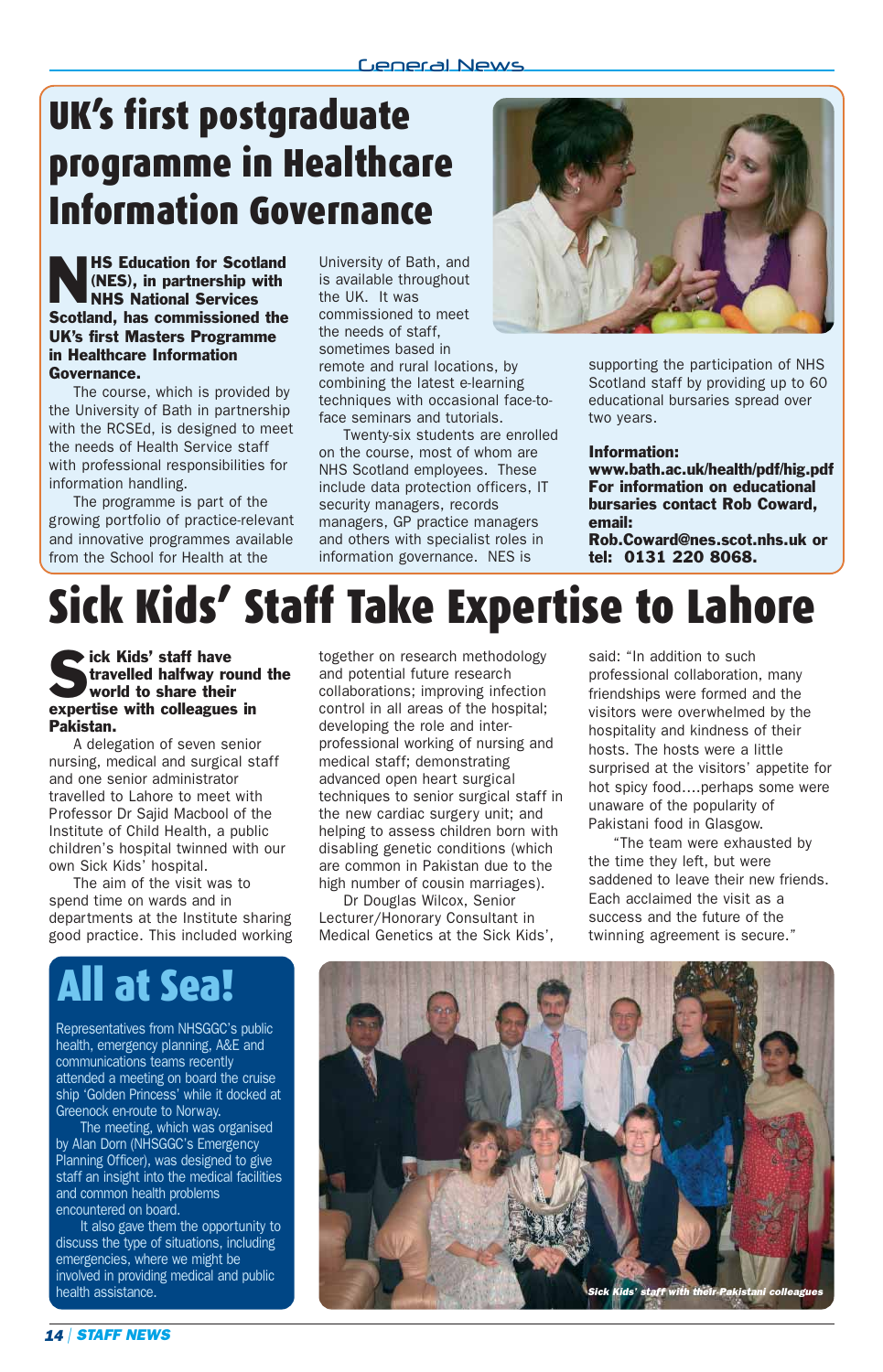### HOW WE'RE MAKING THE NEWS!

## OUTBREAK DELAY IN REPORT

The Evening Times reported a the delay in publishing a report on an outbreak of the stomach bug, Cryptosporidium, at Eastwood Swimming Pool in August 2003. The delay is causing outrage amongst the families claiming



compensation from East Renfrewshire Council. A report was commissioned from NHSGGC in April 2004 following 12 claims to the Council. However, the complex document is still being produced, due to the information required from a number of sources.



by two doctors at the Sandyford and has hit headlines as far afield as the New York Post and ABC Radio in Australia. Some of the interesting facts uncovered by the study include: more than half of men in the West of Scotland who pay for sex are in a relationship and one in five men said

they had contracted infections including Gonorrhoea, Chlamydia and Syphilis.

## E-COLI OUTBREAK DRUG DEAL AT

The press office received numerous calls about a child being treated at the Sick Kids' Hospital for E-

Coli. The outbreak appeared to be an isolated case, however, parents in the Paisley area remained concerned other children could be infected.



# Dial-A-Bus



City's hospital bus is NHSGGC has been praised in the press for restoring a vital Dial-a-Bus scheme. The bus provides door-todoor transport for

family and friends of patients and is a vital link to some visitors who would otherwise spend a lot of time and money travelling to and from the hospital. It also provides a safe alternative to travelling alone late at night.

## NURSE BIDS FOR NO SMOKING

### **Nurse bids to help mentally ill inpatients quit smoking**

does a fait

A new service, launched for inpatients with mental illnesses to help them stop smoking, made the headlines recently.

People with mental problems have

the highest smoking rates in the city, at a level of 80%, which is double the average.

The sessions offer assessment, education and intensive one-to-one support to patients. Sessions are currently available at Leverndale and the Southern but it is hoped to expand it in the future.

# HOSPITAL

The IRH came under scrutiny recently when it was reported drug dealers were targeting patients in the hospital's shortstay psychiatric unit. The Communications Department

issued a statement to reassure the public and NHSGGC continues to work closely with the Police to eradicate this problem.